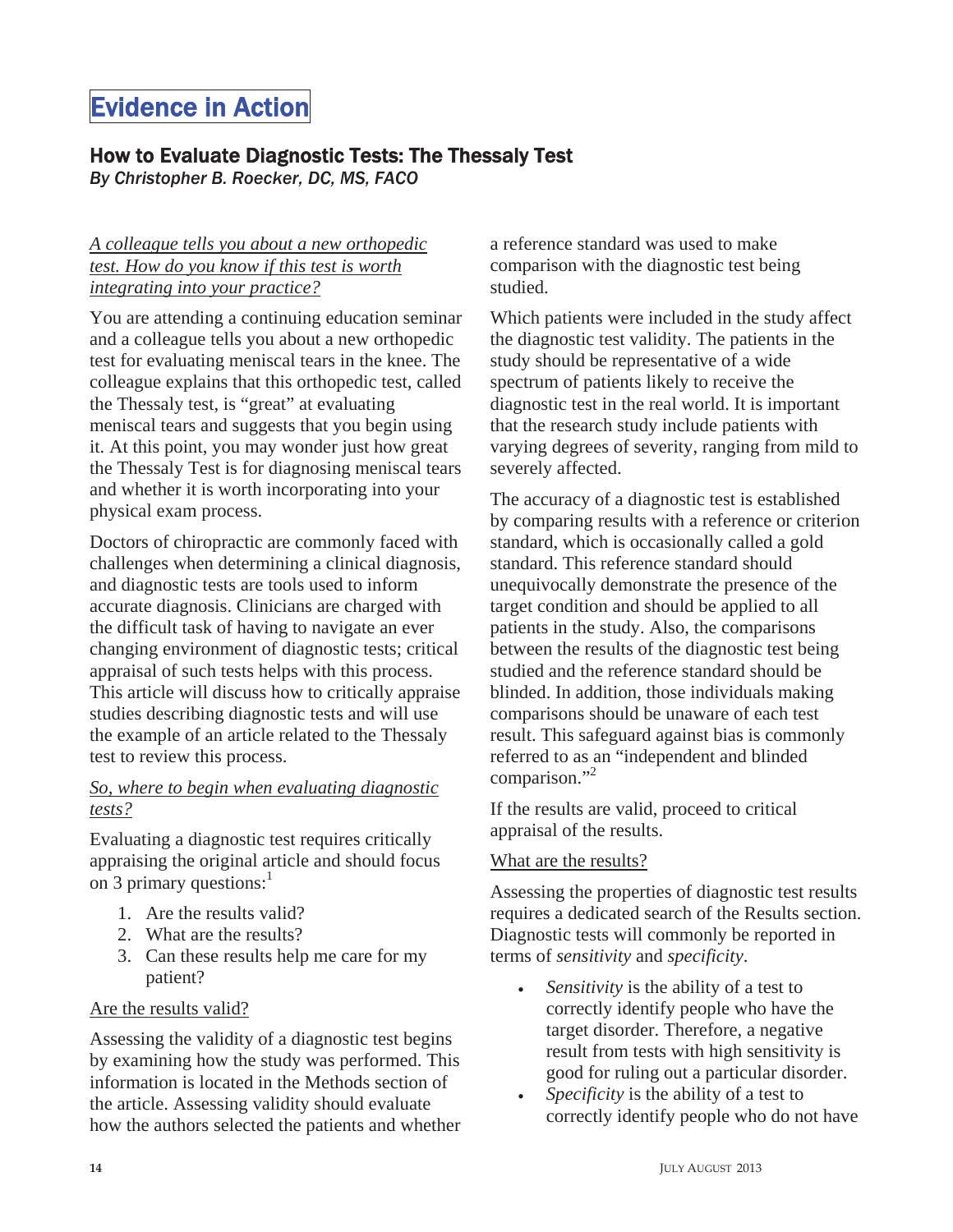the target disorder. Therefore, a positive result from tests with high specificity is good for ruling in a particular disorder.

More recently, *likelihood ratios* are being reported in diagnostic test results. Likelihood ratios combine specificity and sensitivity statistics and are used to assess the value of performing a diagnostic test. A likelihood ratio is a test statistic that links the pre-test probability with the post-test probability.<sup>3</sup> It is important to remember that a likelihood ratio of 1.0 will have no influence on the post-test probability and performance of such a test is of no diagnostic value.<sup>3</sup> A guide for interpreting likelihood ratios is provided in Table 1.

If the results of the diagnostic test are meaningful, continue to evaluate the diagnostic test for your individual needs.

#### Can these results help me care for my patient?

Clinicians should evaluate the reproducibility of the diagnostic test, the applicability within their unique patient population, and whether using this test will have an impact on patient management.

The performance of a diagnostic test should be described with sufficient detail for you to accurately reproduce the test. Diagnostic studies should describe the performance and interpretation of the diagnostic test. Tests that are highly reproducible reduce the likelihood of erroneous test results, such as false positives or false negatives, and increase the likelihood of an accurate diagnosis.

Clinicians should also assess the applicability of the test to their own clinical practices. This is accomplished by comparing the study population with the patients you commonly encounter in clinical practice. Also, evaluating whether your clinical setting is sufficiently similar to the research setting will help inform whether using a diagnostic test is appropriate in your practice. Finally, you should consider the costs of performing a diagnostic test when assessing its appropriateness. It is easy to limit your consideration of costs to a test's affordability, but considerations should also be made for factors such as the discomfort associated with a test or

the length of time required. All such factors should be weighed against the diagnostic utility (usefulness) of a diagnostic test when determining appropriateness.

Testing should not be performed indiscriminately. A diagnostic test's utility should always outweigh the costs associated with the test. Whether a particular diagnostic test should be applied is a decision best made by a clinician with a thorough understanding of the validity, clinical importance, and appropriate application of the test in question.

#### *Returning to our scenario*:

Your colleague explained a new orthopedic test, called the Thessaly Test. You would like to know how useful this test is for diagnosing meniscal tears and whether this is worth incorporating into your physical exam process.

#### *You locate the following study regarding the Thessaly test:*

Harrison BK, Abell BE, Gibson TW. The Thessaly test for detection of meniscal tears: validation of a new physical examination technique for primary care medicine. *Clin J Sport Med*. 2009 Jan;19(1):9-12.

#### **Abstract**

#### **OBJECTIVE:**

To assess the validity of a new clinical test (Thessaly) as a means of detecting meniscal tears of the knee by comparing arthroscopic findings to a clinical examination finding.

#### **DESIGN:**

Retrospective cohort study.

#### **SETTING:**

All preoperative examinations were performed in the Department of Orthopedic Surgery, a secondary care center, Dwight David Eisenhower Army Medical Center, Fort Gordon, Georgia.

#### **PARTICIPANTS:**

116 consecutive patients undergoing knee arthroscopy for suspected meniscal pathology.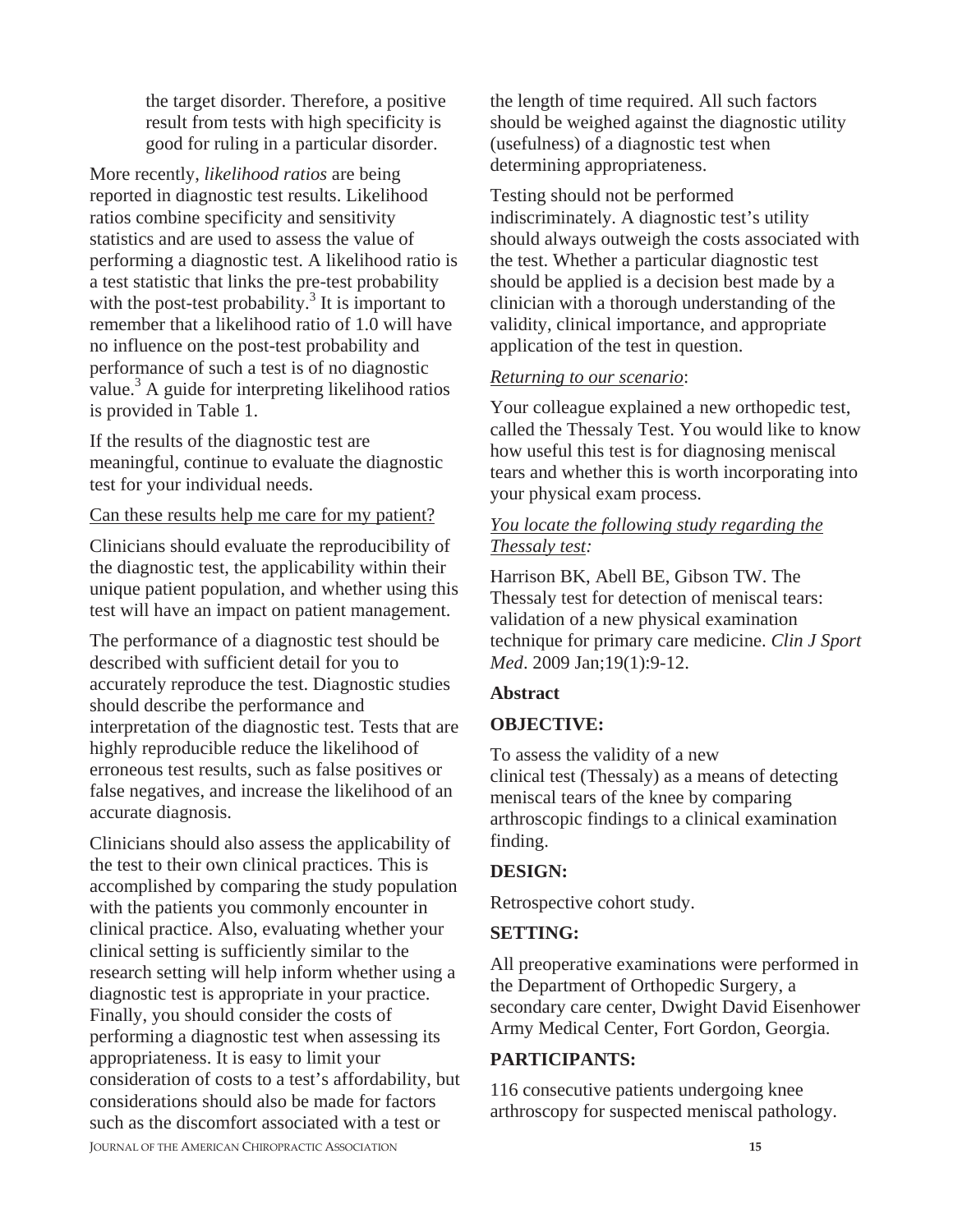#### **INTERVENTION:**

The Thessaly test was performed during the preoperative examination as previously described. The clinician supports the patient by holding the patient's outstretched hands while the patient stands flatfooted. The patient then rotates the knee and body, internally and externally, three times, keeping the knee flexed at 20 degrees. Patients with suspected meniscal tears will experience joint-line discomfort.

#### **MAIN OUTCOME MEASURES:**

The Thessaly test performed at 20 degrees of flexion and arthroscopic surgical diagnosis.

#### **RESULTS:**

Of the 66 patients with a positive Thessaly test, 65 had an arthroscopically verified meniscal tear. The Thessaly test revealed a sensitivity of 90.3%, specificity of 97.7%, positive predictive value of 98.5%, negative predictive value of 86.0%, likelihood ratio for a positive test of 39.3, likelihood ratio for a negative test of 0.09, and diagnostic accuracy of 88.8%. The resulting kappa coefficient revealed a statistically significant level of agreement ( $P < 0.001$ ) for the surgical diagnosis and the Thessaly test.

### **CONCLUSIONS:**

The Thessaly test is a valid and reproducible physical examination technique for predicting meniscal tears. The Thessaly test shows promise as an easily performed maneuver that may have better diagnostic accuracy than traditional tests. However, this study was performed at a referral center; therefore, the diagnostic relevance cannot be appropriately applied to a more generalized population.

#### *Critical appraisal of this diagnostic study:*

Focusing on the 3 primary questions listed above allows for a structured and meaningful assessment of the article.

1. Are the results valid?

The article states that patients were recruited via consecutive referral to an orthopedic surgical center with symptoms suggestive of meniscal pathology.

Recruitment was open to patients of all ages. Ages ranged from 11 through 67. This study compared the results of the Thessaly test with the findings from diagnostic arthroscopy for all 116 patients. The article failed to report whether the reference standard was independently performed and whether those performing and/or interpreting the results were blinded to the results of the Thessaly test.

2. What are the results?

Several test statistics were summarized and reported in the article, including sensitivity, specificity, positive likelihood ratio (LR+), and negative likelihood ratio (LR-). The Thessaly test was reported to have 90% sensitivity, 98% specificity, an  $LR+$  of 39, and an  $LR-$  of 0.09. These results indicate that the results of Thessaly are likely to produce a large and often conclusive shift in diagnostic probability, which means it is highly useful for ruling in and ruling out meniscal tears and has high diagnostic utility.

3. Can I apply the results to patient care? The article provides a detailed description of the performance and interpretation of the Thessaly test, which supports the accurate reproducibility of this test. Conveniently, this article also includes images of examiners who were performing various stages of the Thessaly test.

> The patient population used for this study involved 116 patients referred to an orthopedic surgical center with knee pain (suggestive of meniscal tear) that was nonresponsive to 6 weeks of conservative management. The average patient was 36 years old. Ages ranged from 11 through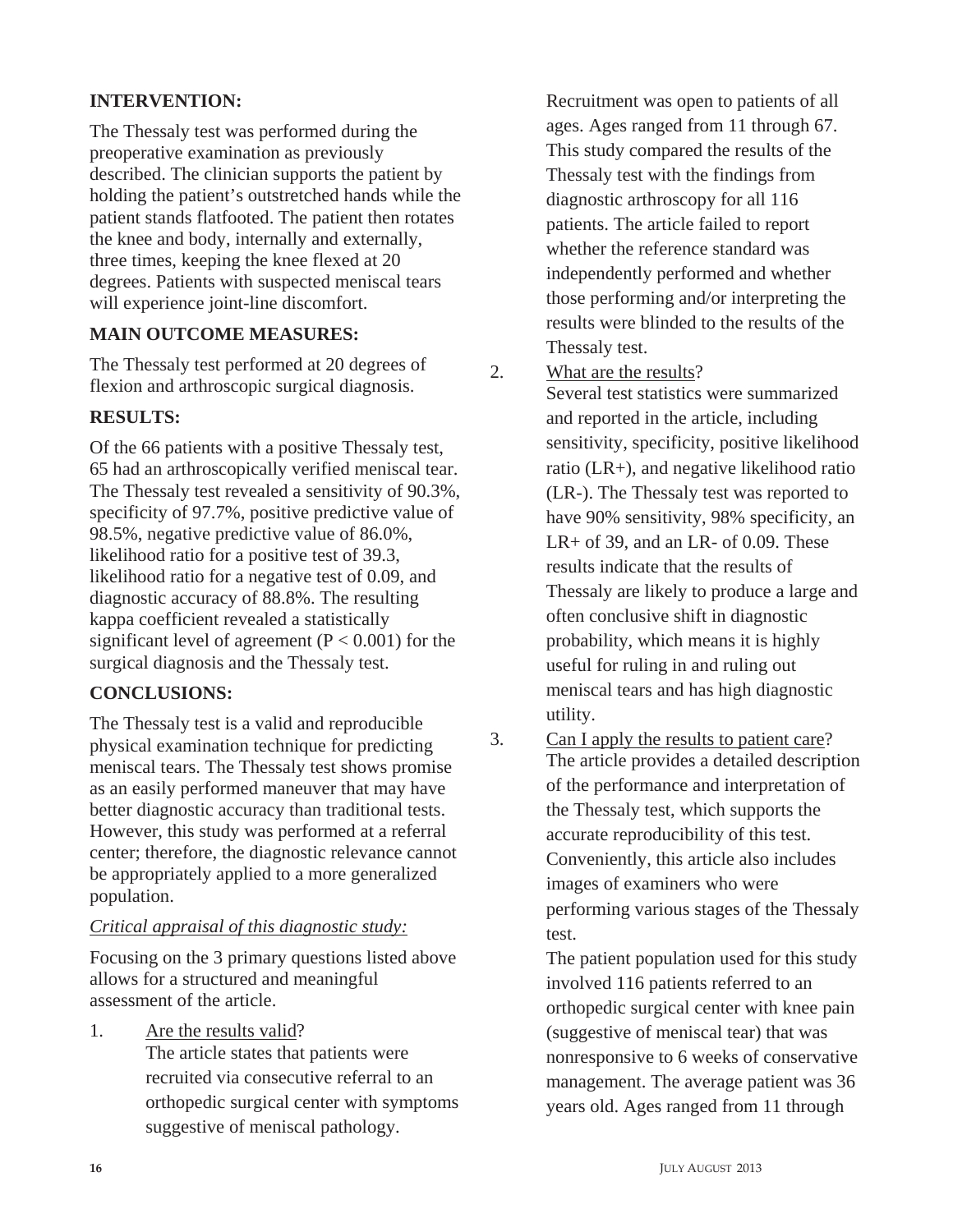67, and approximately 59% of all patients were male.

Costs associated with the Thessaly test appear to be limited to the exacerbation of knee pain (positive test result). It is important to note that the Thessaly test does not require any equipment, there are no financial costs, and it can be performed within minutes.

#### *How do these findings relate to your clinical practice?*

These findings from the critical appraisal of the Thessaly test should be compared with other diagnostic tests used to evaluate meniscal tears. It is ultimately up to individual clinicians to select the diagnostic tests that are most appropriate and useful to their own practices. The use of any diagnostic test should inform clinical decisionmaking, and the Thessaly test is an option that

may be appropriate to integrate into your clinical practice.

#### *Note on terms used:*

Target condition: the pathological condition of importance (to be ruled in or ruled out)

Pre-test probability: the likelihood that a patient exhibits a specific disorder prior to the performance of a diagnostic test.

Post-test probability: the likelihood that a patient has a specific disorder after a diagnostic test has been performed.

*Christopher B. Roecker, DC, MS, FACO, is an instructor in the Life Sciences Department at Palmer College of Chiropractic, Davenport, Iowa.*

#### **References**

- 1. Furukawa TA, Strauss S, Bucher HC, Guyatt G. Diagnostic tests. In: Guyatt G, Rennie D, Mead MO, Cook DJ, editors. *Users' guide to the medical literature: a manual for evidencebased clinical practice*. 2nd edition. New York: McGraw-Hill; 2008. p. 399-406.
- 2. Bhandari M, Guyatt GH. How to appraise a diagnostic test. *World J Surg*. 2005 May; 29(5): 561-566.
- 3. Jaeschke R, Guyatt GH, Sackett DL. How to use an article about a diagnostic test. B. What are the results and will they help me in caring for my patients? *JAMA.* 1994;271:703-707.